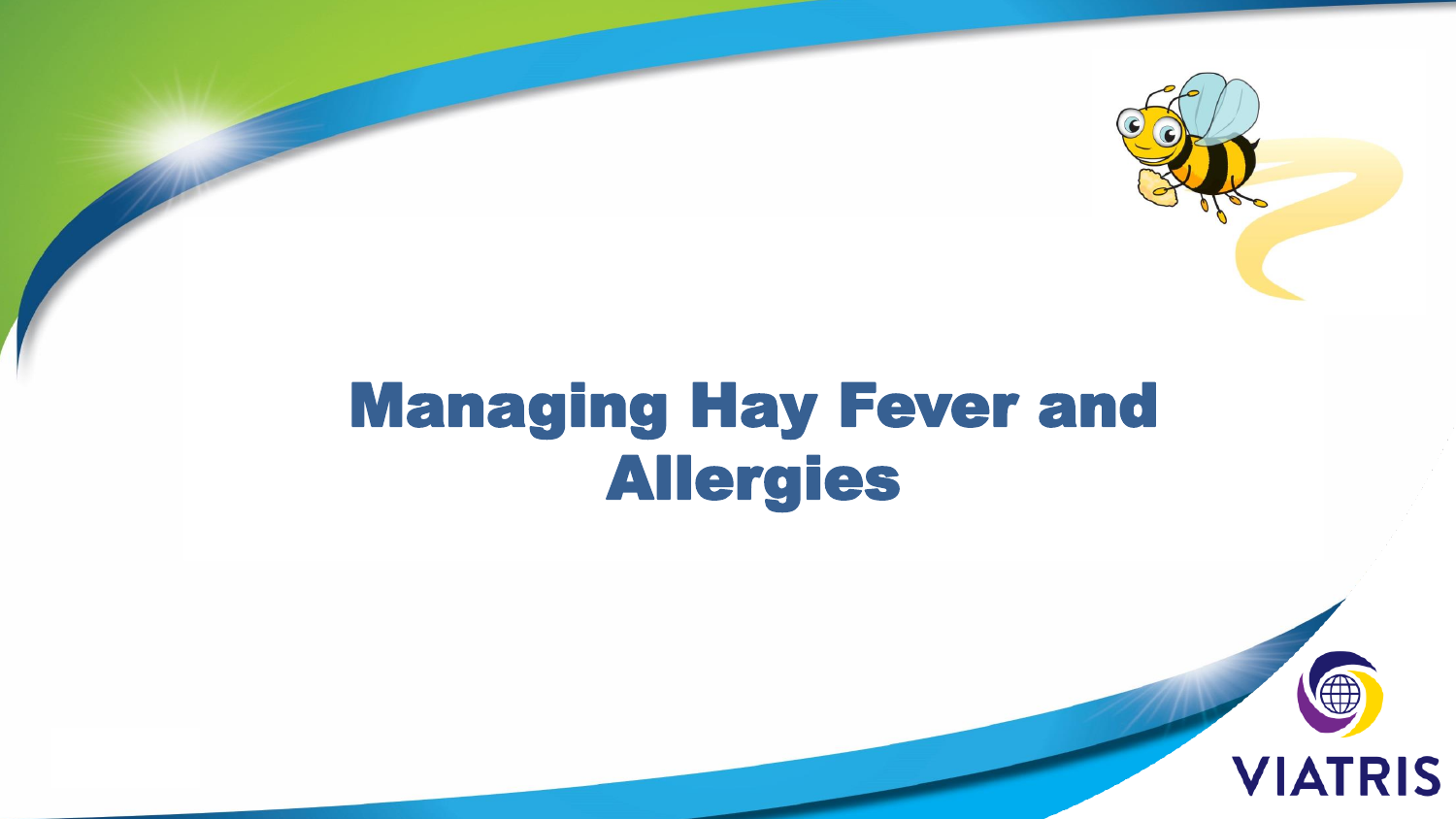## Allergic Rhinitis (AR) simply means "inflammation of the nose" 1

#### **What triggers AR? <sup>1</sup>**

AR occurs when an allergen is inhaled by someone with a sensitive immune system

#### **Common triggers are: <sup>1</sup>**

- $\checkmark$  House dust mites
- $\checkmark$  Pollens (grass, tree or weed)
- $\checkmark$  Animal dander
- $\checkmark$  Mould spores

#### **Resulting in the following signs and symptoms 1**

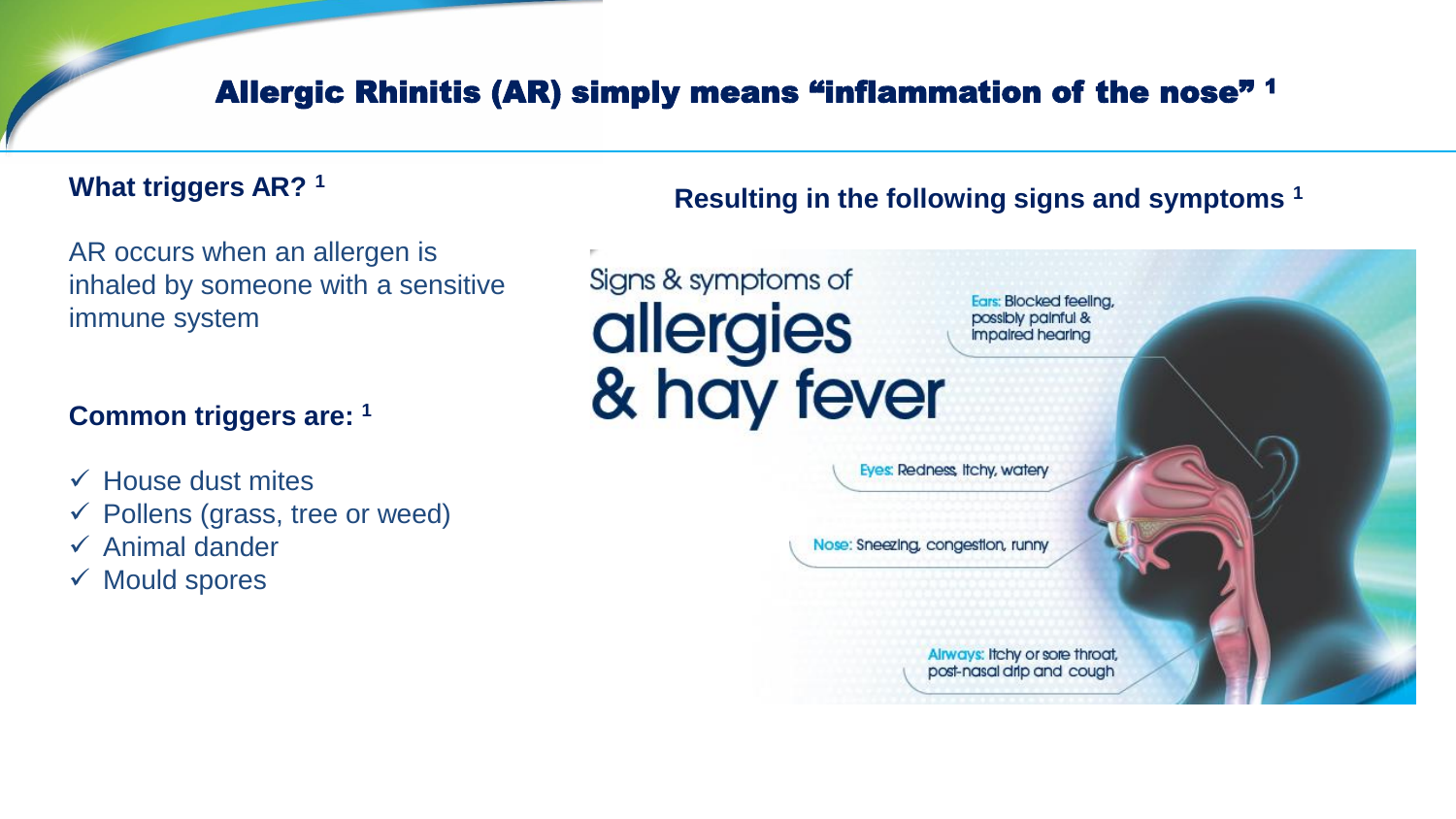# The impact of allergic rhinitis or hay fever on New Zealanders

In New Zealand, allergic rhinitis (AR) or hay fever is the most common allergic disorder. 1,2

Approximately 20% of New Zealanders suffer from rhinitis. Of these, about one third develops problems before the age of 10. <sup>3</sup>

- AR has a significant impact on: 1-3
- $\checkmark$  sleep
- concentration
- learning
- $\checkmark$  daily function

Allergic rhinitis can affect childhood behaviour and development. <sup>1,2</sup>

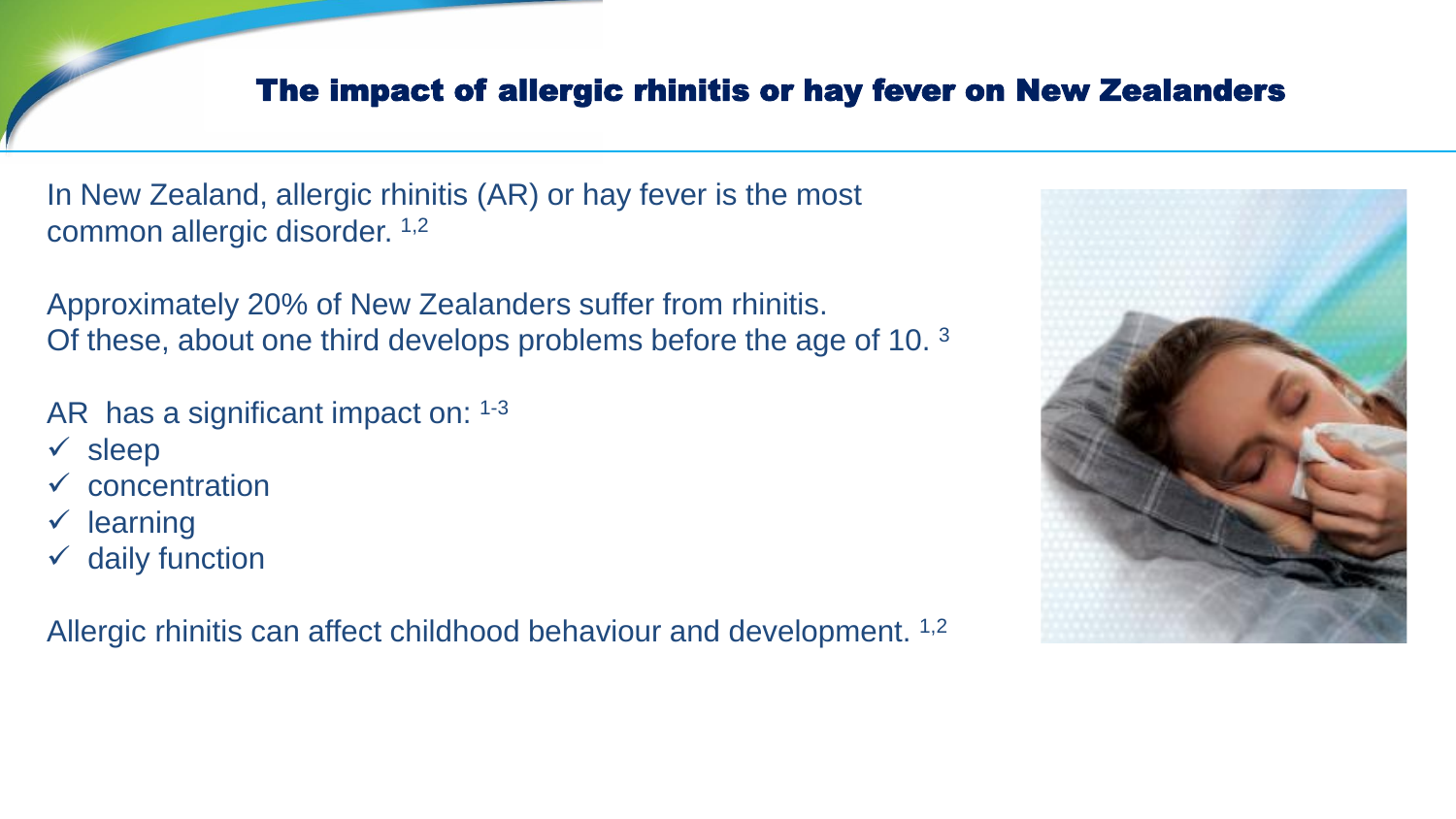## How do you diagnose allergic rhinitis to help your customer choose the right therapy?

## **Mild Allergy Symptoms 1,2**

- Does your customer suffer from i**ntermittent** signs and symptoms
	- $\checkmark$  That is, does your customer have symptoms **less than** 4 days per week or 4 weeks at a time
- Symptoms include:
	- $\checkmark$  Sneezing, itchy, runny nose
	- $\checkmark$  Itchy throat
	- $\checkmark$  Watery, itchy, red eyes
- Does your customer have:
	- $\checkmark$  Normal sleep
	- $\checkmark$  No impairment of daily activities
	- $\checkmark$  Normal work /school performance

#### **Moderate to Severe Allergy Symptoms 1,2**

- Does your customer suffer from **persistent** signs and symptoms
	- $\checkmark$  That is, does your customer have symptoms **greater than** 4 days per week or 4 weeks at a time

#### $\checkmark$  Symptoms include:

- $\checkmark$  Sneezing, itchy, runny nose
- $\checkmark$  Itchy throat
- $\checkmark$  Watery, itchy, red eyes
- $\checkmark$  Does your customer have:
	- $\checkmark$  Abnormal sleep
	- $\checkmark$  Impairment of daily activities
	- $\checkmark$  Abnormal work/school performance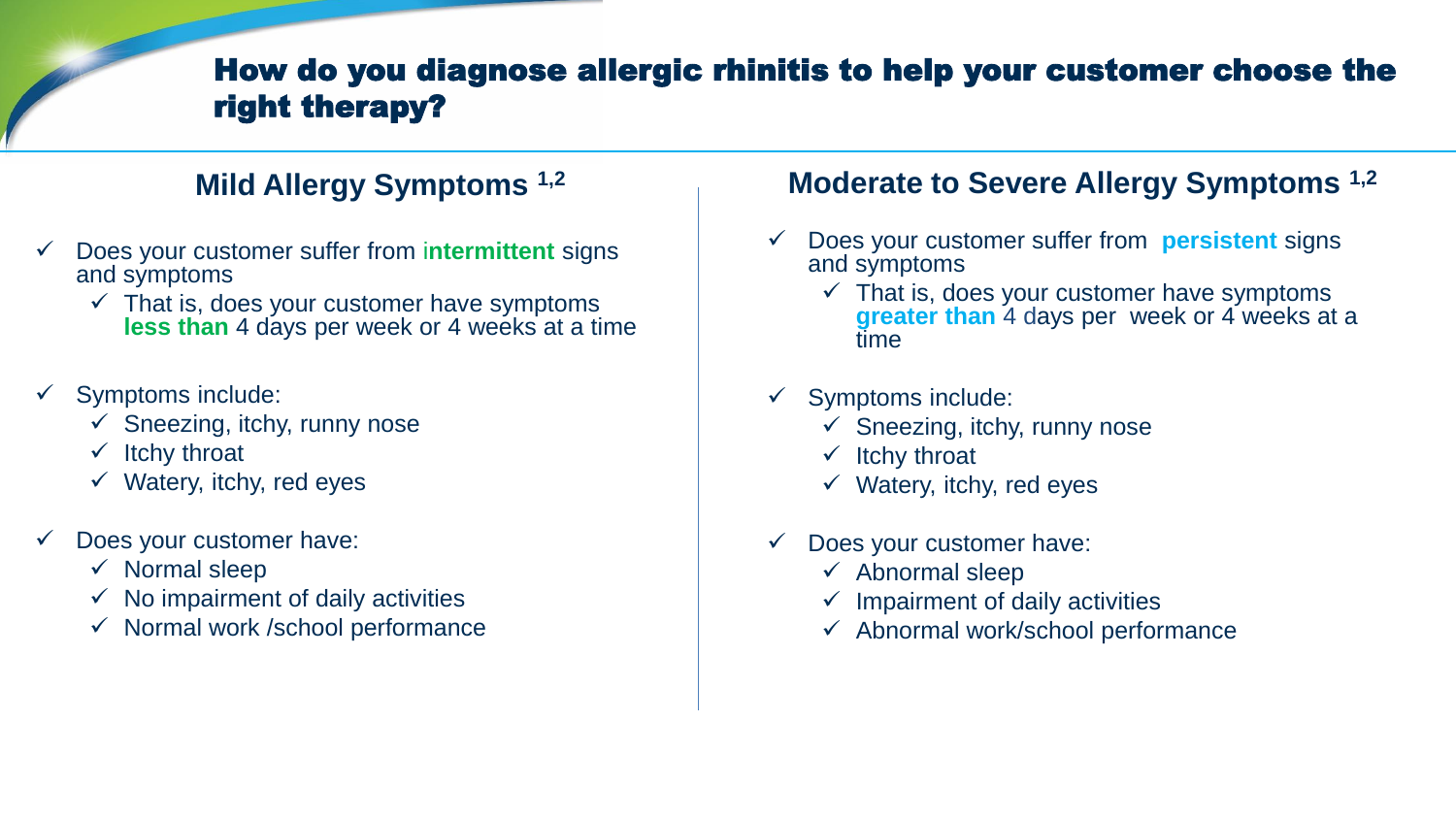# RAZENE®, is New Zealand's #1 selling antihistamine tablet by volume <sup>4</sup>

#### RAZENE® TABLETS ARE FOR THE RELIEF OF: <sup>5</sup>

- Seasonal allergic rhinitis (hay fever)
- Year-round allergic rhinitis
- $\checkmark$  Insect bites
- $\checkmark$  Allergic conjunctivitis or red, itchy, watery eyes
- $\checkmark$  Urticaria of allergic origin or hives (a skin rash)





 $\sqrt{R}$ RAZENE<sup>®</sup> contains the antihistamine cetirizine

- **Fast-acting**
- **Long-lasting** once-a day dose lasts up to **24-hours**
- Relieves **nasal, eye and skin** allergic symptoms
- Able to be used by anyone **over 2 years of age**
- **Non-drowsy**
- **Only available from pharmacies**
- $\checkmark$  Available in packs of 30s and 90s

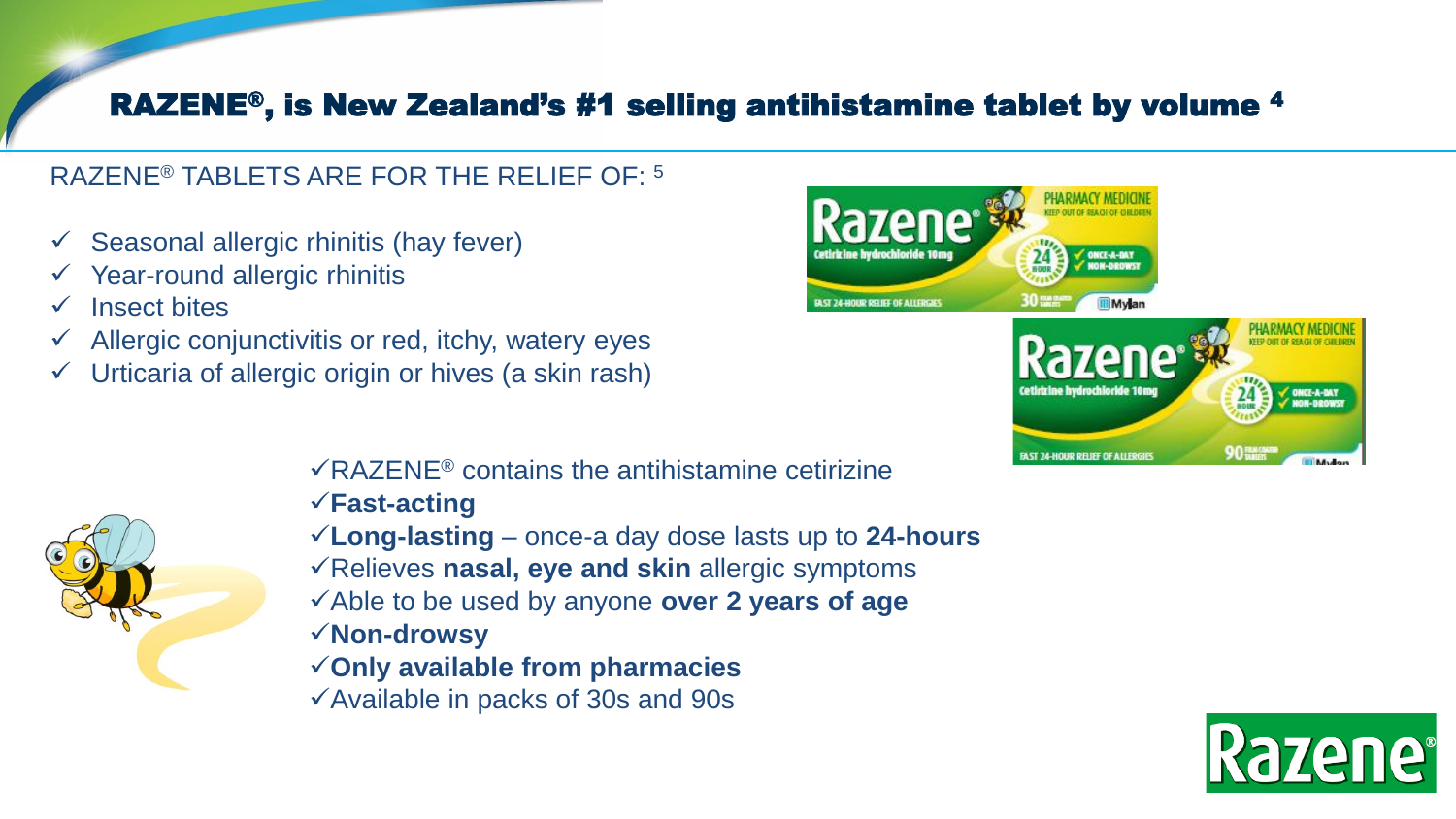# DYMISTA® is a unique combination nasal spray containing fluticasone (a corticosteroid) & azelastine (an antihistamine) <sup>6</sup>

**Dymista® is effective for: <sup>6</sup>**

Year round and seasonal allergies

Hay fever

Pet allergens and dust mites

Sneezing & nasal congestion

Runny, itchy or blocked nose

Red, watery or itchy eyes



**Mylan** 

#### FLIXONASE<sup>®</sup> starts to work in 2-4 hours<sup>8</sup>

**DYMISTA** <sup>®</sup> is for anyone over the age of 12 suffering from moderate to severe allergy and hay fever symptoms.<sup>6</sup> DYMISTA® should not be used for longer than 6 months except on the advice of a healthcare professional.

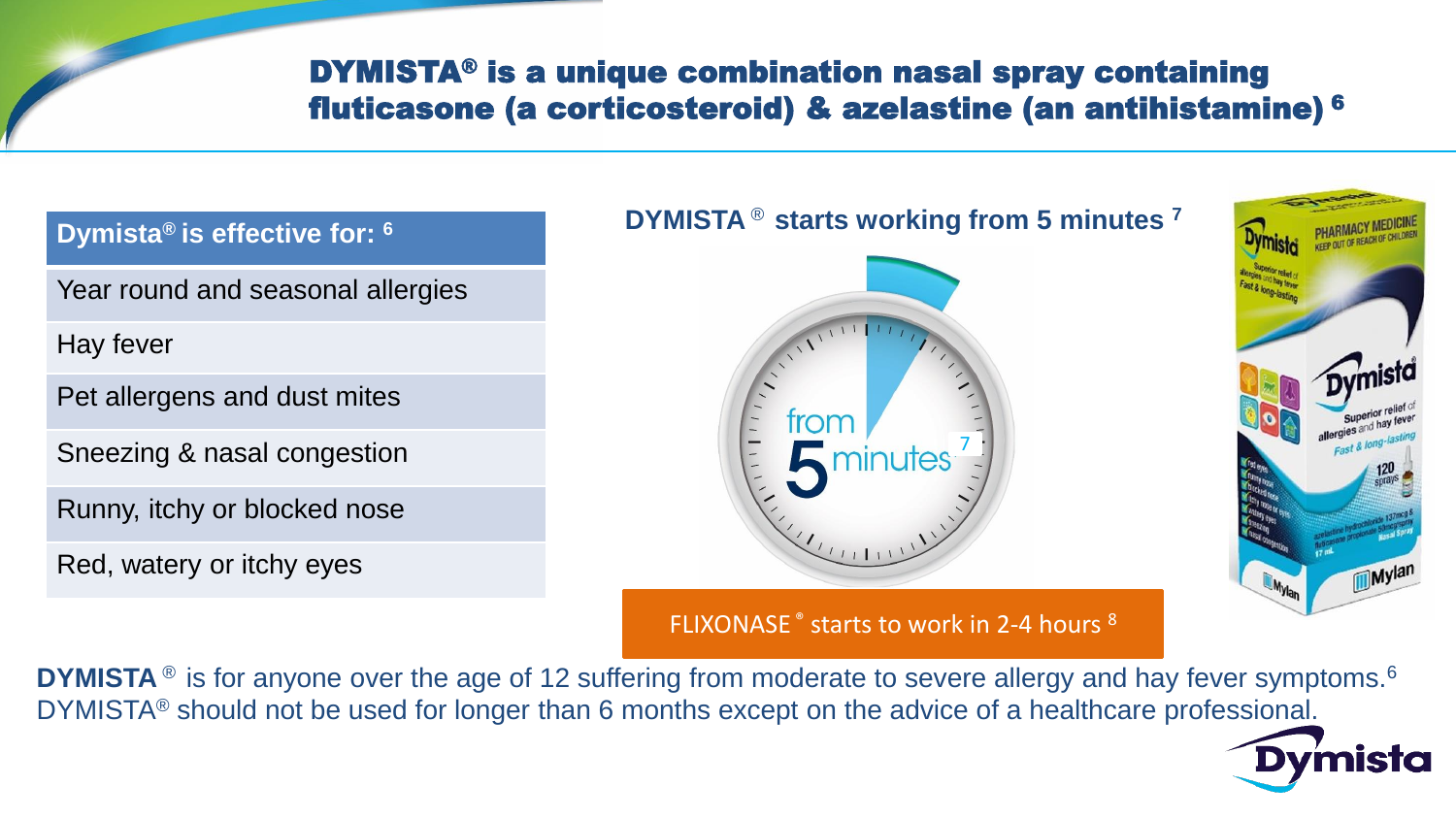# RAZENE® & DYMISTA ® ingredients, dosage & symptom relief 5,6

|                            | <b>Ingredient</b>                                                                                    | Dose                                                                               | <b>Nasal symptom relief</b>                                                       | Eye symptom<br>relief                      | For the<br>treatment of:                   |
|----------------------------|------------------------------------------------------------------------------------------------------|------------------------------------------------------------------------------------|-----------------------------------------------------------------------------------|--------------------------------------------|--------------------------------------------|
| <b>Razene</b> <sup>®</sup> | <b>Cetirizine</b><br>hydrochloride 10<br>milligrams                                                  | 6 years and older - 1<br>tablet daily<br>2-6 years - $\frac{1}{2}$ tablet<br>daily | • Sneezing<br>• Runny nose<br>• Blocked nose<br>• Post-nasal drip<br>• Itchy nose | • Itching<br>• Redness<br>• Watering       | Allergic rhinitis                          |
| <b>Dymista</b>             | Azelastine<br>hydrochloride 137<br>micrograms &<br><b>Fluticasone</b><br>propionate 50<br>micrograms | From 12 years old<br>1 spray per nostril<br>twice a day                            | Sneezing<br><b>Runny nose</b><br>$\bullet$<br><b>Blocked nose</b><br>Itchy nose   | <b>Itchy</b><br><b>Redness</b><br>Watering | Moderate to<br>severe allergic<br>rhinitis |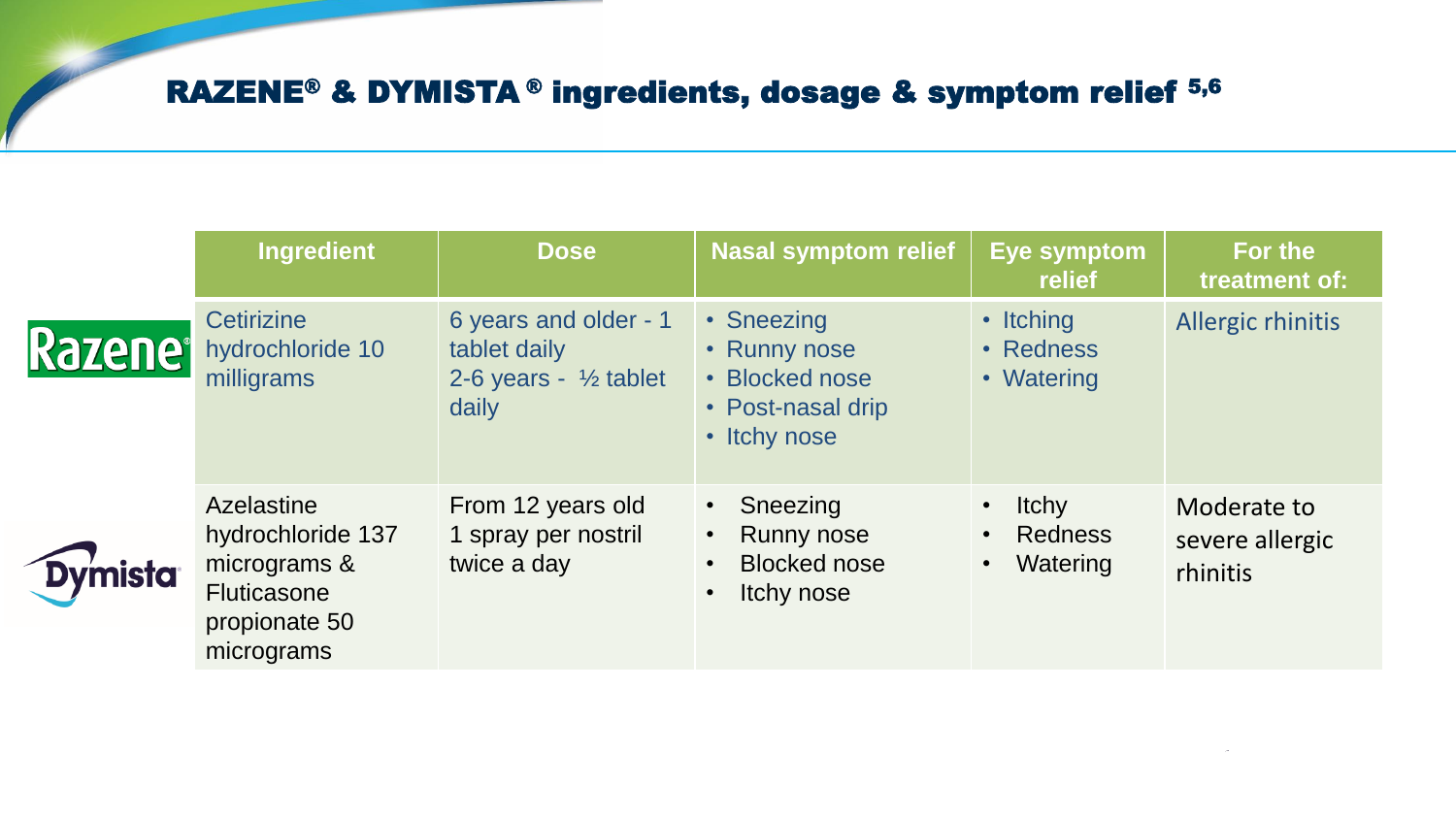# Help your customers

# **Great customer questions** *How is your current allergy product working? What symptoms are you experiencing? How do your allergies affect you?*

Make a recommendation based on their answers. Consider recommending an alternative if they're not getting satisfactory relief.

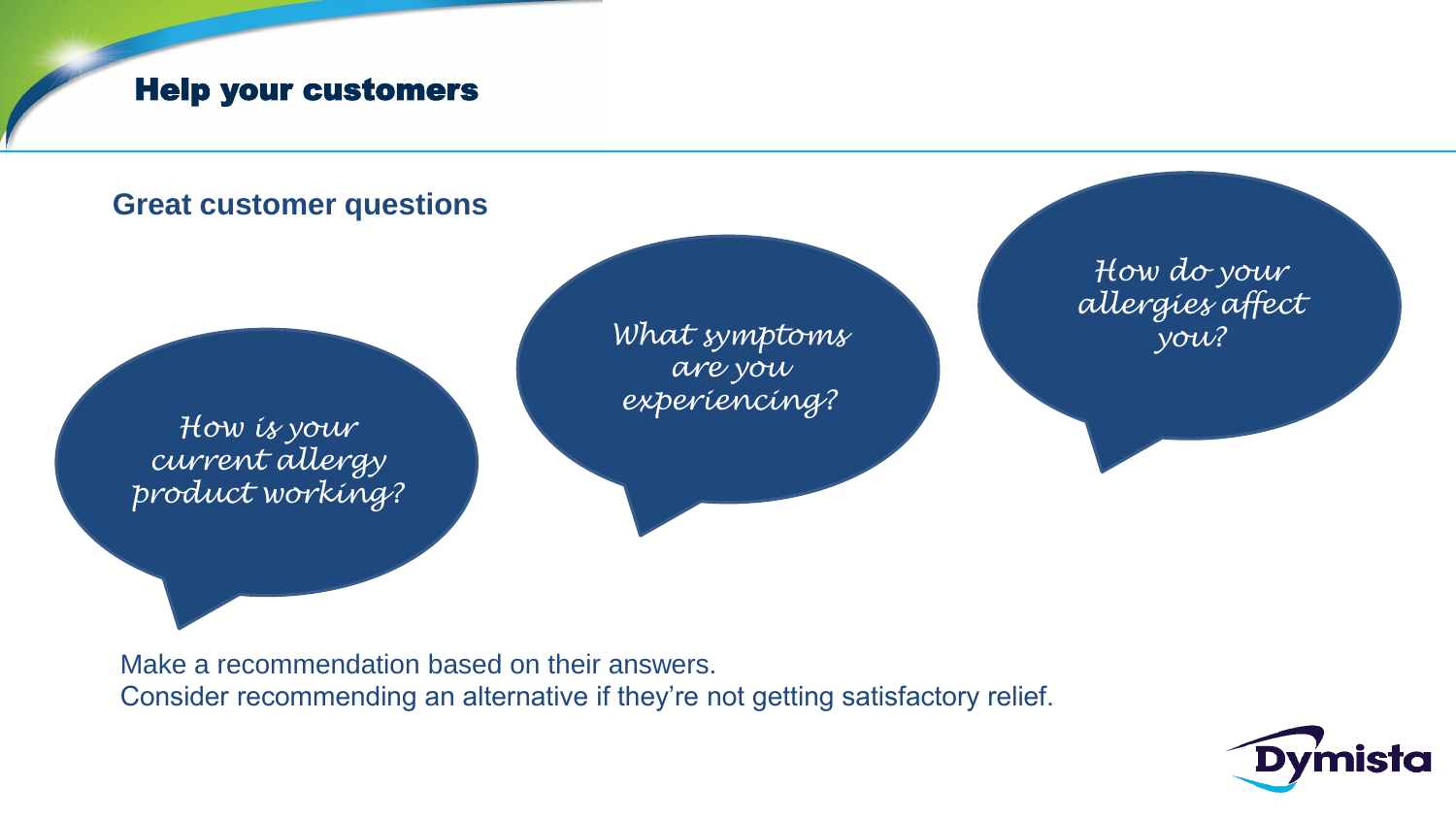# **Questions**

- 1. Which statements are true about Allergic Rhinitis (AR) in New Zealand?
	- a) AR or hay fever is the most common allergic disorder
	- b) Can affect childhood behaviour and development
	- c) AR has a significant impact on sleep, concentration, learning and daily function
	- d) All of the above
- 2. What are the signs and symptoms of AR?
	- a) Blocked, congested nose
	- b) Red, watery, itchy eyes
	- c) Blocked and painful ears
	- d) All of the above
- 3. RAZENE ® is a antihistamine tablet which:
	- a) Works fast and lasts for 24-hour
	- b) Only available from pharmacies
	- c) Relieves nasal and eye symptoms
	- d) All of the above
- 4. RAZENE® tablets are for the relief of:
	- a) Allergic rhinitis, insect bites & allergic skin rashes e.g. hives
	- b) Headache relief
	- c) Hay fever relief only
	- d) All of the above

#### 5. What is DYMISTA®?

- a) A unique combination nasal spray containing fluticasone (a corticosteroid) & azelastine (an antihistamine)
- b) A fast acting reliever of allergic rhinitis providing relief from 5 minutes
- c) Suitable for anyone over the age of 12 suffering from moderate to severe allergy and hay fever symptoms
- d) All of the above
- 6. Which statements are true about dosing?
	- a) DYMISTA® can be used by adults and adolescents from 12 years and older
	- b) DYMISTA® requires one spray in each nostril twice daily (morning and evening).
	- c) RAZENE ® dosing is 1 tablet , once daily from 12 years and children from 2-6 years can only use a ½ tablet daily
	- d) All of the above